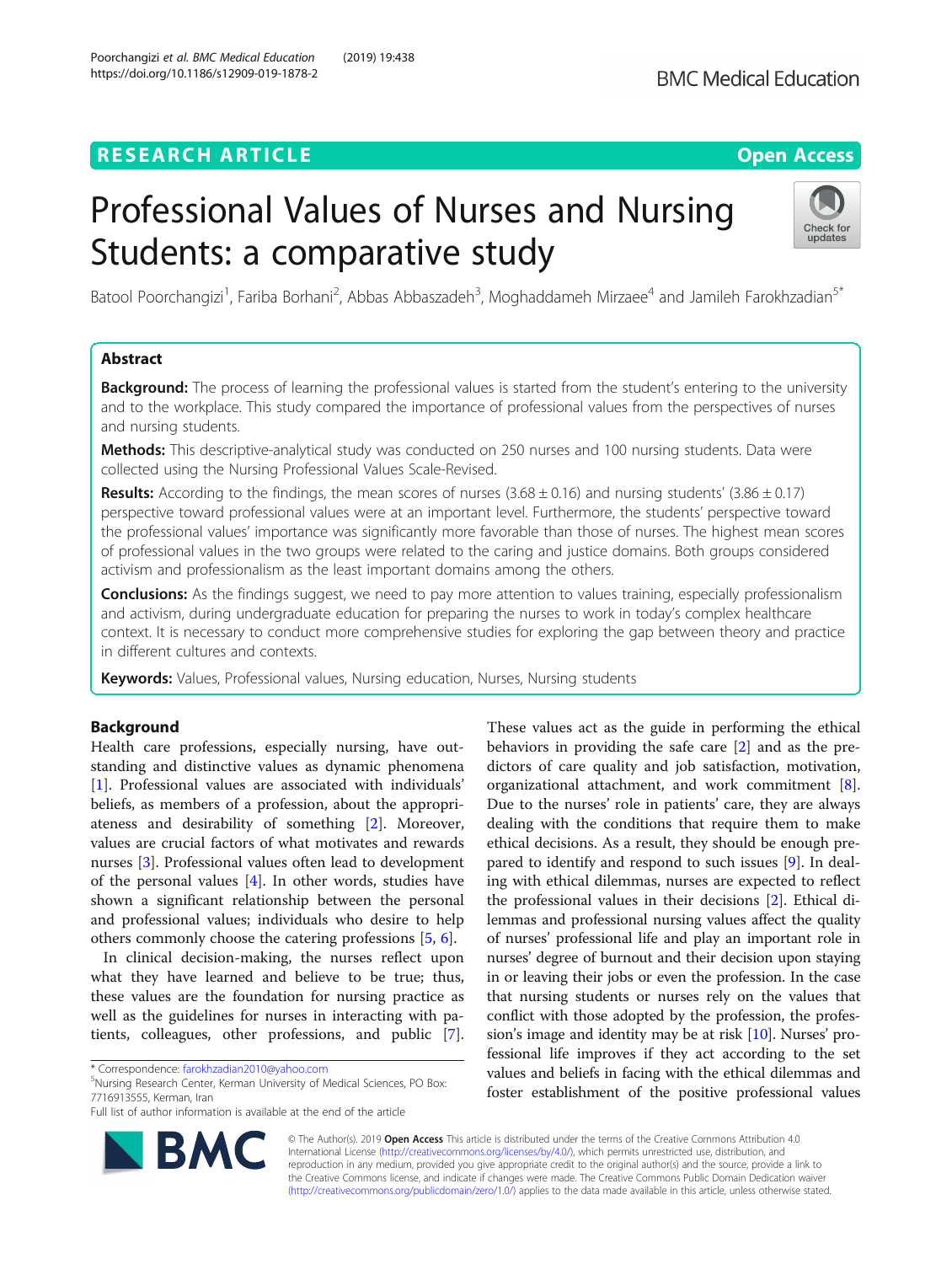such as freedom, human dignity, justice, and truth. Therefore, nurses should be well aware of their own beliefs, values, cultural differences, and biases in order to avoid ineffective communications in stressful situations [[9](#page-6-0)]. Promotion of the professional values occurs along a continuum; it begins when a student enters the university, starts the training nursing, and continues throughout the years of nursing practice [\[11\]](#page-6-0). Most students and nurses tend to learn the routine clinical care skills after entering the working environment. Sometimes, they do not consider a professional value such as the patients' refusal of treatment as an ethical issue and most of them are unaware of the patients' rights [\[12\]](#page-6-0).

A systematic review revealed that many nursing students and nurses reported a knowledge gap between the Code of Ethics and its application in practice [\[13,](#page-6-0) [14](#page-6-0)]. This knowledge gap has some potential consequences for nurses, patients, and society. Therefore, in order to develop the profession, it is essential to purposefully integrate the professional values in nursing education through value-based behaviors that guarantees the future of nursing and is rooted in the care concept [\[12](#page-6-0)]. Most ethical issues and values are informally and accidentally taught by unplanned curricula and clinical discussions, as a part of the curriculum. Considering the nursing educators' roles as practical and behavioral models, they influence internalization of the professional values in students' performance. The nursing educators play fundamental role in determining the future direction of the nurses' professionalization and prepare them for decision-making and confronting with inevitable challenges [[11\]](#page-6-0). In addition, hospitals should strengthen the professional values among the novice nurses and introduce the expert nurses to the novice nurses in order to facilitate promotion of the professional values [\[15](#page-6-0)]. Results of a study by Schank and Weiss showed that the professional value scores of the nurses were significantly higher than those of the senior nursing students. Another study in Spain reported that gender affected perception of ethical values among the students [\[4\]](#page-6-0). One study in Iran compared nurses, nursing students, and nursing instructors' perception about nursing professional values. According to results of this study, significant differences were observed among these three groups' perception in all these dimensions of professional values [[11\]](#page-6-0). Two other studies in the USA showed no difference between the nurses and nursing students with regard to the professional values scores [[10](#page-6-0), [12\]](#page-6-0). In various studies, differences in professional values reflected differences of the communities in prioritization of the principal values based on the cultural, social, economic, and religious situations  $[3, 16, 17]$  $[3, 16, 17]$  $[3, 16, 17]$  $[3, 16, 17]$  $[3, 16, 17]$  $[3, 16, 17]$ . So, we need to be aware about importance of the professional values from viewpoints of the nurses and nursing students in different hospitals, educational backgrounds, and cultures in order

to use more effective strategies for applying the professional values. Moreover, since professional values in nurses' workplace are influenced by factors such as organizational and managerial culture and support, the professional values may change during their working period. Although most previous studies examined the professional values of students, these two groups were rarely examined and compared. Therefore, the present study was aimed to compare perspectives of the nurses and nursing students with regard to the professional values.

## Materials and methods

## Aim

The aim of this study was to compare the importance of professional values from the perspectives of nurses and nursing students.

## Study design and settings

This cross-sectional descriptive-analytical research was conducted in four teaching and referral hospitals and the large School of Nursing and Midwifery affiliated to Kerman University of Medical Sciences in southeast Iran. These hospitals have more than 1000 beds in emergency, neonate, pediatric, surgery, internal medicine, and dialysis wards as well as the coronary care, intensive care, and neonatal intensive care units to provide specialized care to patients with cardiac, endocrine, pulmonary, gastrointestinal, neurological, and psychological disorders. These hospitals receive patients from southeast of Iran, within the radius of 500 km 24 h per day, 7 days per week. Different high-tech medical and surgical interventions are conducted in these hospitals by nursing and medical staff, who collaborate with the university-based medical scientists in educating the healthcare students. Implementation of the healthcare policies is centralized in Iran and the Ministry of Health governs all the hospitals. Therefore, nurses' conditions and distribution are similar in all hospitals around the country [\[18\]](#page-6-0).

## Samples

The nurses population included all nurses employed in all treatment wards such as emergency, surgery, internal medicine, and intensive care units, etc.  $(N = 1113)$ . The nursing students' population included all undergraduate nursing students studying at the time of data collection  $(N = 177)$ . Considering the information collected from previous studies [\[19](#page-6-0), [20\]](#page-6-0) and using the sample size formula) d = 0.3, 1 − β = 0/80, α = 0/05), 260 clinical nurses and 106 nursing students were invited to participate in this study. Participants were recruited by written invitation, in which they were informed about the study goals and methods. Furthermore, they were asked about their willingness to participate in the study.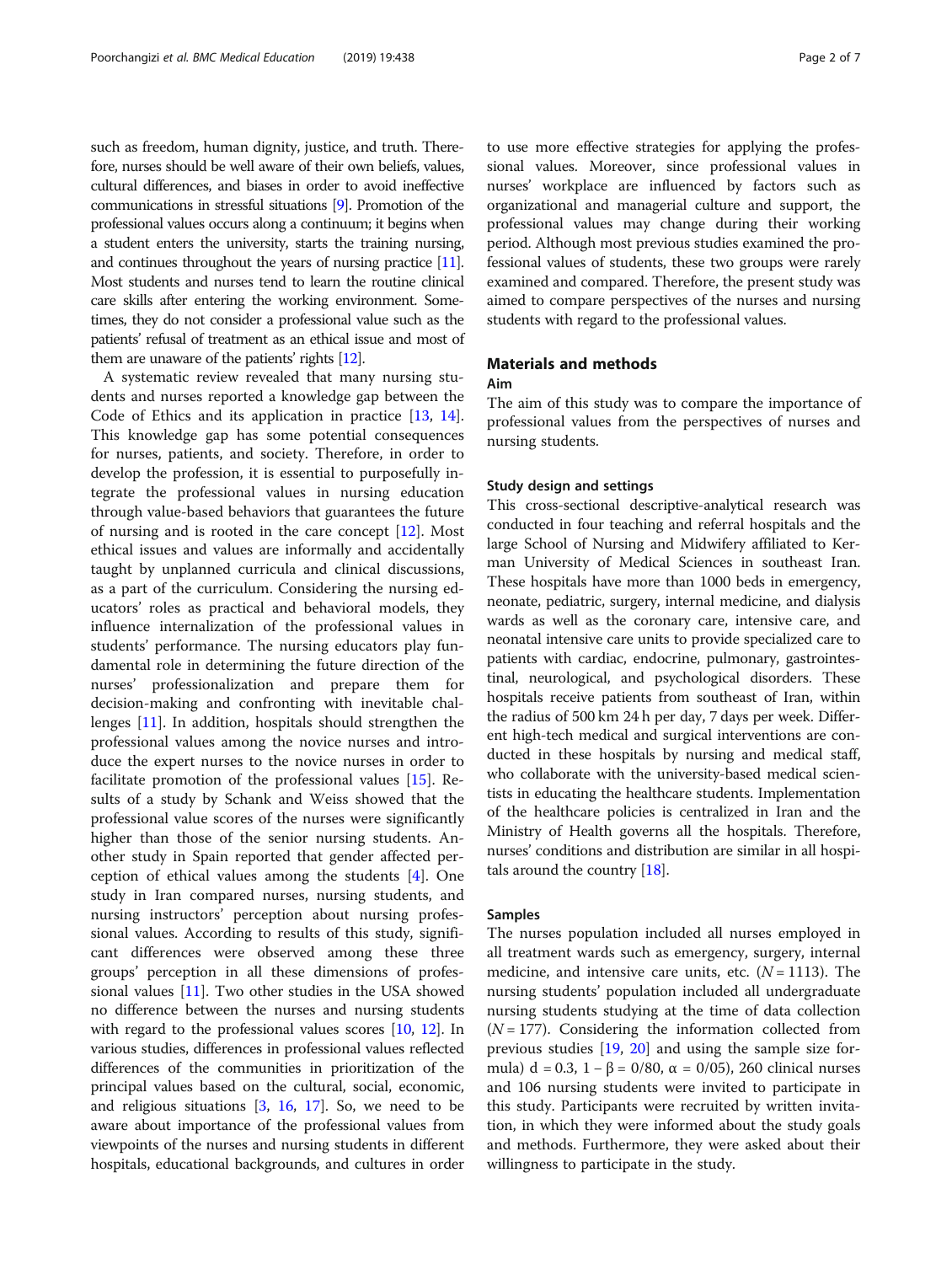The inclusion criteria for nurses included having job experience of more than one year, being directly involved in patient care, and having the bachelor's degree and higher in nursing. For nursing students, the inclusion criteria were studying in the fourth, sixth, and eighth semesters for receiving the bachelor's degree with no official working background in hospitals. The exclusion criteria included withdrawing from the study or handing incomplete questionnaire. The participants were selected proportionate to each hospital population in various clinical wards and each semester from the School of Nursing and Midwifery. Therefore, from the four hospitals with populations of 279, 391, 313, and 130 nurses, 64, 93, 73, and 30 nurses were enrolled, respectively. Moreover, from the three semesters with 50, 62, and 65 students, 29, 37, and 39 students were enrolled, respectively. In the nurses group, 250 individuals completed the questionnaire (response rate of 96%). In the student group, 100 participants completed the questionnaire (response rate of 95%).

## Instrument and data collection

Data collection was conducted using a two-part questionnaire. The first part collected the nurses' demographic characteristics such as gender, marital status, level of education, income level, years of work experience, and participation in ethical training (such as code of ethics, professional ethics, professional competency). In this regard, the nursing students' demographic characteristics included gender, marital status, educational semester, economic status of the family, grade point average, and previous participation in ethical training. The second part was Weis and Schank's Nursing Professional Values Scale-Revised (NPVS-R). The NPVS-R is the only known instrument for measuring professional nursing values [[21](#page-6-0)]. This instrument reflects the current nursing standards based on the nurses' code of ethics with interpretive statements [[22\]](#page-6-0). This questionnaire was translated into Persian and verified by Hoseini et al. [\[20](#page-6-0)]. A group of experts, comprising of five faculty members in Nursing and five ethics specialists, reviewed the translated questionnaire and confirmed its content validity. To ensure the reliability, a pilot study was conducted on 20 nurses and 20 nursing students, in which the Cronbach's alpha coefficient was calculated as 0.90. The pilot study participants were excluded from the main study.

The NPVS-R consists of five dimensions: caring (9 items), activism (5 items), professionalism (4 items), trust (5 items), and justice (3 items). Participants specified the importance of each item on a 5-point Likert scale ranging from 1 to 5: not important (1 score), somewhat important (2 scores), important (3 scores), very important (4 scores), and the most important (5 scores) (see Additional file [1](#page-5-0)). The possible range of scores is between 26 and 130 [[21](#page-6-0)], in which higher scores show stronger rating and orientation for the professional values.

Prior to implementation of the study, the research was approved by the Ethics Committee affiliated to Kerman University of Medical Sciences. At the study initiation stage, in order to collect the data, the first researcher provided the participants with necessary explanations about the study goals using the cover letters. Furthermore, participants were ensured about their anonymity and confidentiality of the information. Later, the nurses were randomly selected proportionate to each hospital population in various clinical wards. In the next stage, the first researcher went to the hospitals' wards at the appropriate time and collected the data using selfreported method. Nursing students were also selected proportionate to their population in each semester using the stratified random sampling method. With regard to the nursing students studying at the fourth and sixth semesters, the data were collected at the end of one of their classes (theory course). For the students studying at the eighth semester, the required information was collected in the hospital, where they spent their internship. All data were collected using the self-reporting method and all participants were asked to put their completed questionnaires in a special box.

## Statistical analysis

Data were analyzed via SPSS version 19 using descriptive (frequency, percentage, mean, and standard deviation) and inferential statistics (independent samples t-test and ANCOVA). Pearson's correlation coefficient and Chisquare test were also run in this regard. Chi-square test was used to compare the demographic variables of nurses and students. Independent sample t-test was applied to examine the correlation of professional values' total score with demographic variables of gender, marriage, and participation in ethics courses. Pearson's correlation coefficient was run to investigate correlation of the nursing values' total score with the participants' age. In order to control the effect of age, gender, marital status, and previous participation in ethics courses on professional values of nurses and students, the ANCOVA was used. Level of significance was set at  $p \leq 0.05$ .

## Results

The results showed that the students' mean age was  $21.9 \pm 1.26$  years and the nurses' mean age was  $32.7 \pm 1.26$ 7.37 years. The difference between the two groups was significant in terms of age ( $p < 0.0001$ ). Majority of the nurses were female (90%), married (75.6%), and nearly 62.4% of them participated in the ethical training courses. Majority of the students were female (75%) and single (67%). Moreover, 16% of them participated in the ethical training courses (Table [1\)](#page-3-0).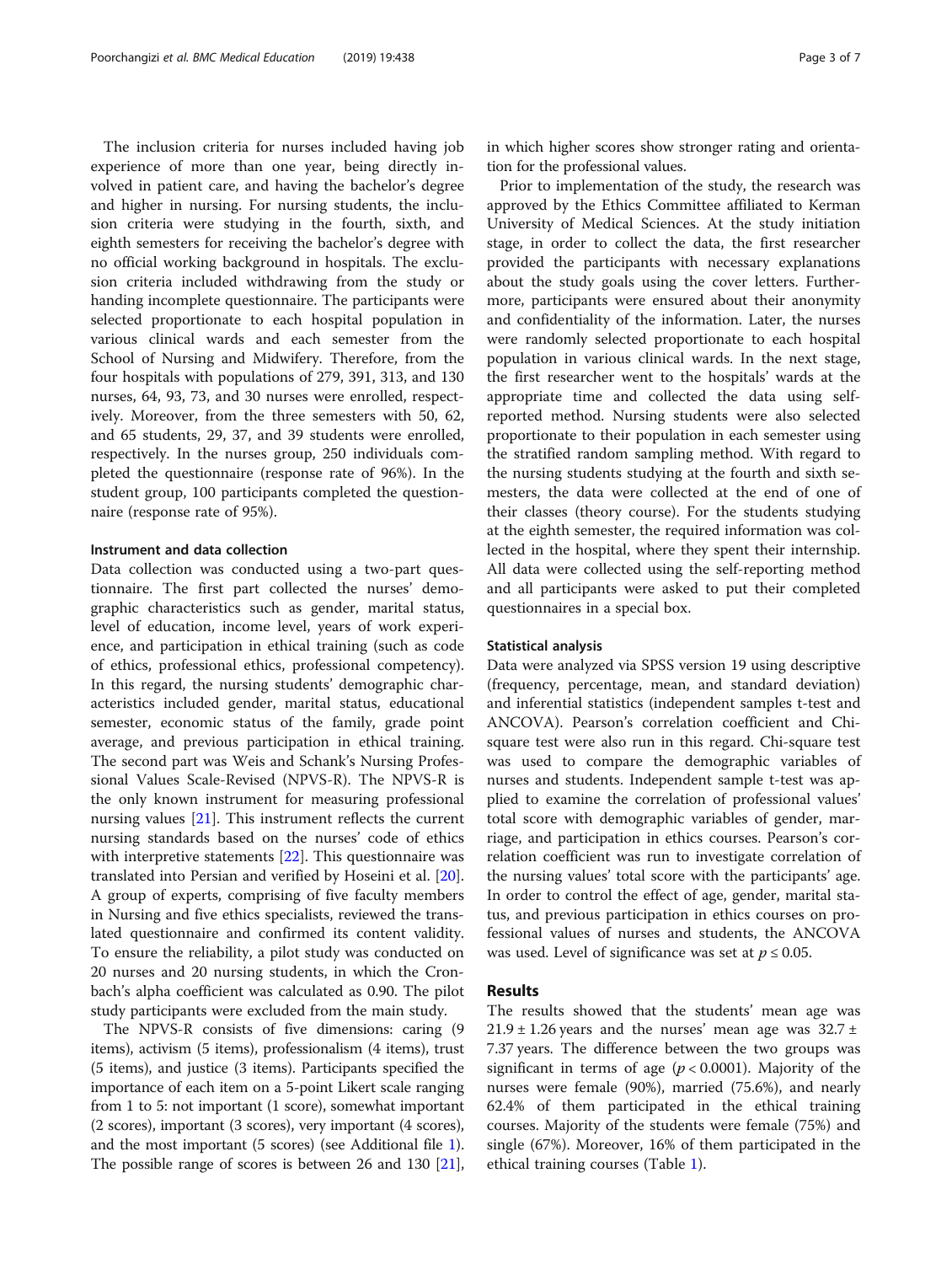| variable                   |           | Nurses $(n = 250)$<br>N(% | Students( $n = 100$ )<br>N(%) | $P$ -value |
|----------------------------|-----------|---------------------------|-------------------------------|------------|
| Gender                     | Female    | 225 (90%)                 | 75 (75%)                      | < 0.0001   |
|                            | Male      | 25 (10%)                  | 25 (25%)                      |            |
| Marital status             | Married   | 189 (75.6%)               | 33 (33%)                      | < 0.0001   |
|                            | Single    | 61 (24.4%)                | 67 (67%)                      |            |
| Attending ethical training | Yes       | 156 (62.4%)               | 16 (16%)                      | < 0.0001   |
|                            | <b>No</b> | 94 (37.6%)                | 84 (84%)                      |            |

<span id="page-3-0"></span>Table 1 Comparison of demographic information of nurses and students

Table 2 shows that the perspective total mean score of nurses  $(3.68 \pm 0.16)$  and nursing students  $(3.86 \pm 0.17)$ toward professional values were at an important level. In addition, significant difference was observed between the nurses and nursing students regarding their total score mean in professional values. Students' perspective on the importance of professional values was more favorable than that of nurses.

The highest mean score of professional values of nurses and students was related to the dimension of care

Table 2 Comparisons of the NPVS-R dimensions mean scores in nurses and nursing students

| Dimension       | Item                                               | Nurses<br>$Mean \pm SD$ | Students<br>$Mean \pm SD$ | P-value |
|-----------------|----------------------------------------------------|-------------------------|---------------------------|---------|
| Trust           | 1                                                  | $3.62 \pm 0.18$         | $3.82 \pm 0.2$            | 0.02    |
|                 | $\overline{2}$                                     |                         |                           |         |
|                 | 9                                                  |                         |                           |         |
|                 | 14                                                 |                         |                           |         |
|                 | 15                                                 |                         |                           |         |
| Justice         | 3                                                  | $3.67 \pm 0.21$         | $3.86 \pm 0.25$           | 0.02    |
|                 | 12                                                 |                         |                           |         |
|                 | 13                                                 |                         |                           |         |
| Professionalism | 5                                                  | $3.47 \pm 0.22$         | $3.77 \pm 0.24$           | 0.006   |
|                 | 6                                                  |                         |                           |         |
|                 | $\overline{7}$                                     |                         |                           |         |
|                 | 8                                                  |                         |                           |         |
| Activism        | $\overline{4}$                                     | $3.61 \pm 0.23$         | $3.68 \pm 0.22$           | 0.97    |
|                 | 10                                                 |                         |                           |         |
|                 | 11                                                 |                         |                           |         |
|                 | 19                                                 |                         |                           |         |
|                 | 26                                                 |                         |                           |         |
| Caring          | 16<br>17<br>18<br>20<br>21<br>22<br>23<br>24<br>25 | $3.85 \pm 0.18$         | $3.99 \pm 0.19$           | 0.1     |
| Total           |                                                    | $3.68 \pm 0.16$         | $3.86 \pm 0.17$           | 0.01    |

and justice, respectively. Furthermore, the lowest mean score of professional values was related to professionalism and activism in nurses and to activism and professionalism in students, respectively.

According to Table [3,](#page-4-0) the professional values' mean scores of nurses changed significantly based on their previous participation in ethical training courses. In other words, nurses who participated in the ethical training courses obtained higher professional value scores compared to the nurses who did not participate in such courses previously. The results of Pearson's correlation coefficient test showed a significant relationship between the NPVS-R mean scores of nurses and their age. However, no significant difference was found in professional values based on other demographic information of the participants ( $p > 0.05$ ).

## Discussion

The present study was aimed to compare the professional values from viewpoints of the nurses and nursing students. Results showed a significant difference in the mean total score of the professional values between nurses and nursing students. The professional values' scores of the nursing students were significantly higher than nurses. These results can be justified by the fact that values learned in the nursing education programs might be changed after graduation or employment. The values change as a result of: imposition rather than free choice, lower importance of some values and lack of their sufficient approval in clinical setting, lack of motivation, work pressures, lack of organizational support for the nursing profession, organizational culture, colleagues' values, situations experienced when caring for patients [\[3](#page-6-0), [4\]](#page-6-0), insufficient education on the professional values, and lack of opportunity to participate in professional associations and nursing research activities [\[15](#page-6-0)]. All the mentioned factors can influence the nurses' perceptions of professional values. Moreover, it can be said that values are innate and flexible; they might change over time depending upon the everyday events that affect thought and behavior [[23\]](#page-6-0).

In the preset study, findings indicated that both nurses and nursing students had well-orientated professional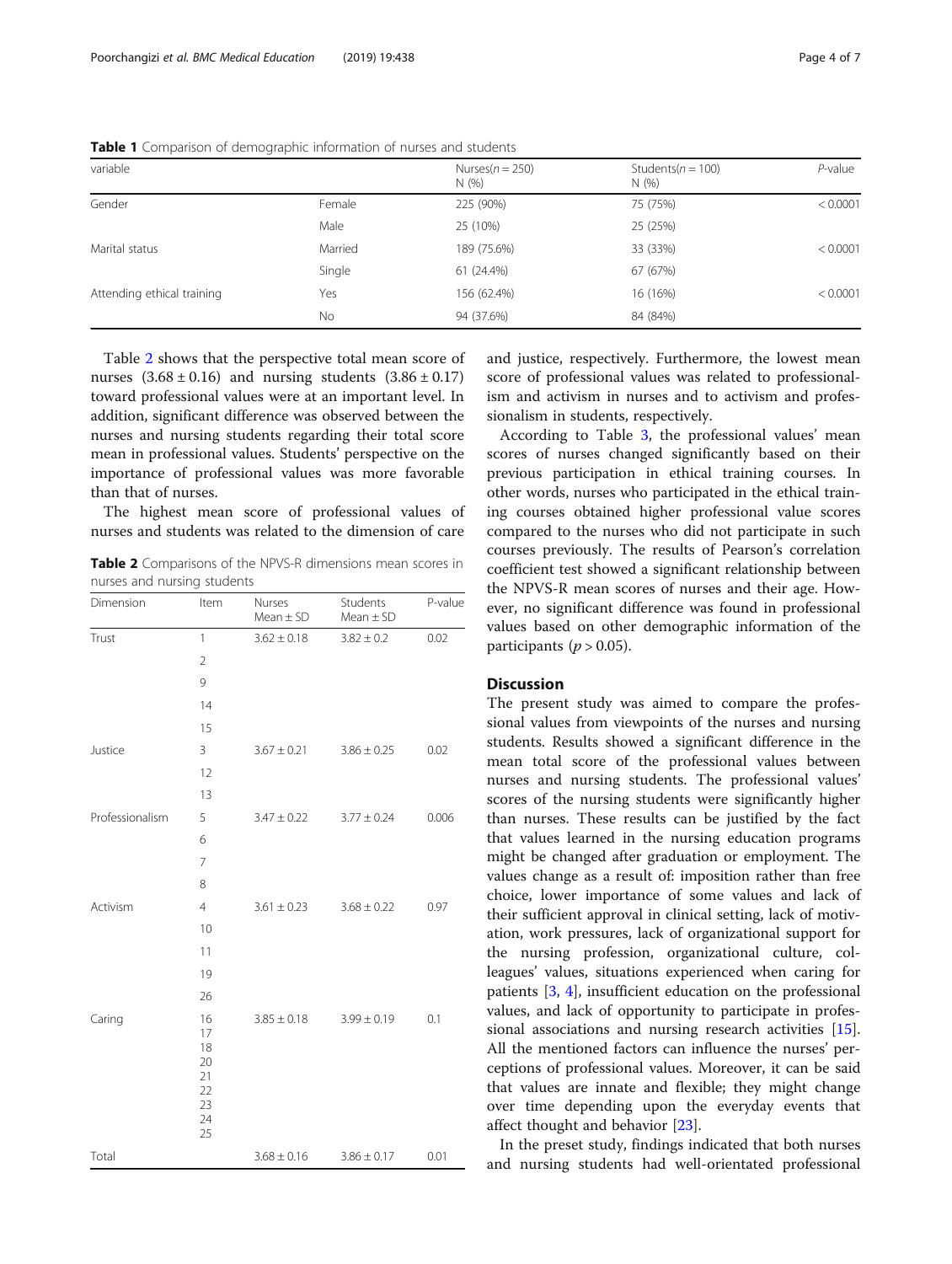| variable                   |         | <b>Nurses</b><br>Mean $\pm$ SD | P-value | Students<br>Mean $\pm$ SD | P-value |  |  |  |  |
|----------------------------|---------|--------------------------------|---------|---------------------------|---------|--|--|--|--|
| Gender                     | Female  | $3.95 \pm 0.45$                | 0.07    | $3.96 \pm 0.48$           | 0.1     |  |  |  |  |
|                            | Male    | $3.78 \pm 0.46$                |         | $3.78 \pm 0.42$           |         |  |  |  |  |
| Marital status             | Married | $3.85 \pm 0.47$                | 0.1     | $3.97 \pm 0.48$           | 0.39    |  |  |  |  |
|                            | Single  | $3.96 \pm 0.44$                |         | $3.89 \pm 0.47$           |         |  |  |  |  |
| Attending ethical training | Yes     | $4 \pm 0.44$                   | 0.007   | $3.8 \pm 0.48$            | 0.27    |  |  |  |  |
|                            | No      | $3.84 \pm 0.44$                |         | $3.94 \pm 0.47$           |         |  |  |  |  |
| Age                        |         | $r = 0.17$                     | 0.006   | $r = 0.03$                | 0.73    |  |  |  |  |

<span id="page-4-0"></span>Table 3 Nurses and students demographic information and its relationship with NPVS-R mean scores

values and internalized much of the nursing professional values. However, they did not consider each NPVS-R domain equally important, which is similar to findings of other studies [[4,](#page-6-0) [11,](#page-6-0) [20](#page-6-0), [24](#page-6-0), [25](#page-6-0)]. It can be said that the nursing profession attracts students who inherently value (or have prior experience in) caring for and adjusting others. Furthermore, the majority of individuals in nursing profession accepted professional values as important factors in nursing, although they might not apply all of them equally in practice [[26\]](#page-6-0).

In our study groups, the highest mean scores of professional values were attributed to the caring domain such as "maintaining the confidentiality of patient" and "safeguarding patient's right to privacy". The caring items are often considered as the nurses' most fundamental commitments and deal with concern for the patient. Justice domain was rated as the second important dimension from the perspective of nurses and nursing students. The justice domain reflected the nurses' duty to provide equitable care to all patients such as "Assume responsibility for meeting health needs of culturally diverse population". In this respect, studies in other countries have reported similar results [\[7](#page-6-0), [8](#page-6-0), [10](#page-6-0), [11](#page-6-0), [19](#page-6-0), [27](#page-6-0)]. In these studies, the domains of care and justice or their associated values were most important from the participants' points of view. So, it can be said that these domains are among the core values of nursing since they were selected as the most important values by the nurses and the nursing students. Moreover, these values are associated with patient care and nurse-patient relationships in clinical area, as the main focus of the ethical codes for nurses [[16](#page-6-0)]. Considering the justice domain, Salminen et al. evaluated ethical principles in nursing education from the perspective of educators and students. In this study, 76% of the educators and 18% of the students mentioned justice as the main important locus of attention [\[28\]](#page-6-0). Consequently, Jafari et al. introduced Justice as one of the four main general principles of professional ethics [\[29\]](#page-6-0).

In the nurse group of our study, the lowest mean scores of professional values were related to professionalism and activism domains, respectively. In our nursing students' group, the lowest mean scores of professional values were attributed to activism and professionalism dimension, respectively. Items of the professionalism domain deal with the management and traits of a profession such as "participating in peer review" and "establishing standards as a guide for nursing practice". In addition, activism items focus on the nurses' role in professional organizations, public policy, and changes in healthrelated activities such as "participating in nursing research and/or implementing research findings appropriate to practice" and "participating in activities of professional nursing associations". In several studies [\[7](#page-6-0), [8,](#page-6-0) [10,](#page-6-0) [11,](#page-6-0) [19,](#page-6-0) [27\]](#page-6-0), these domains and their items were among the most and least important values, which were consistent with the results of our research. To confirm low importance of the professionalism and activism domains in nursing professional values, it can be said that these values are related to the social and political issues in nursing profession. In this respect, Clark states that nurses mostly consider the values that are directly associated with their profession and patient care; thus, the outof-working time activities are not much valued by nurses [[16\]](#page-6-0). The motivation to participate in these activities is formed and increased after establishing professional values in the process of value training by considering all the Bloom's learning domains, especially the affective domain, encouraging the trainers of this profession or colleagues, and having the organizational support. Students could learn to value activism and professionalism from their educators by role modeling as well as from non-faculty nurses, who are active in these values and display them obviously in their daily activities. Mutually, behavior of the nursing managers, as role models, can affect application of the professional values by nurses. Thus, the nursing managers should improve their level of awareness and skill in these values.

We found that nurse's age had a positively significant relationship with the scores of professional values. These results are consistent with those reported by Kubsch et al. [\[30](#page-6-0)]. However, Al Shammari et al. indicated that no relationship was found between age and professional values [[23\]](#page-6-0). It can be said that time and experience are factors that facilitate movement throughout the transformation continuum; older nurses have more experience that reinforce their professional values.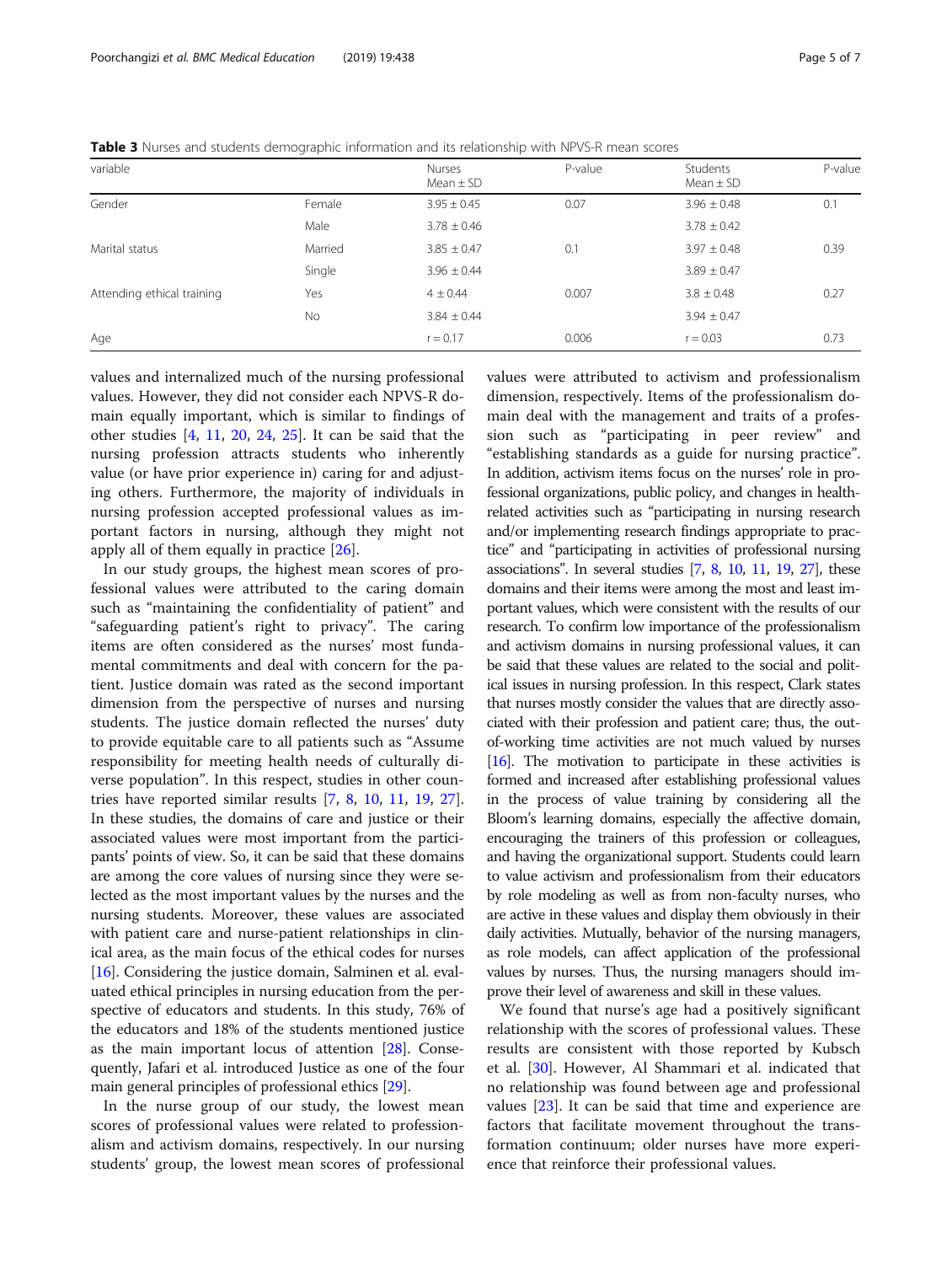<span id="page-5-0"></span>In the present study, professional value scores of the nurses who participated in the ethical training courses were higher than the nurses who did not participate in such training courses. It can be said that after graduation, assimilation of the values is affected by continuous education or participation in the workshops [\[2](#page-6-0)]. These findings agree with the results reported by Poorchangizi et al., who showed that the professional value scores of the nurses trained on the professional values were higher than those who did not attend training courses [\[26](#page-6-0)]. In a study, experienced baccalaureate students and nurses expressed the need for ethics education. This study stated that if nurses referred to the Code of Ethics as a guide rather than relying on their personal beliefs in making decision, they would have potentially saved the patient's life [\[14](#page-6-0)]. Continuous education has an evident role in learning and instilling the professional values. Individuals with stronger orientations towards professional values have a higher frequency of caring behaviors [\[31](#page-6-0)]. Consequently, training nurses committed to ethical values are cornerstone of the decent nursing care and improve the patient's recovery [[32\]](#page-6-0).

Ethical care is an integral component of the nursing profession, which entails professional training and socialization. Since the professional values are formed through professional socialization at university, it is not surprising that the paradigm of nursing and nursing education emphasize on professional values particularly. Studies showed that education caused a difference in professional values between the junior and senior students [[4](#page-6-0), [10,](#page-6-0) [33](#page-6-0)]. Since many factors such as education, attitude, and culture affect development of the professional values and ethical decisions, the educational centers should use various educational methods in order to familiarize the students with professional values according to their features [\[11\]](#page-6-0).

One limitation of the present study was its crosssectional nature; in which only information of a single time period was collected. However, longitudinal studies provide more detailed information on changes of the professional values over the time from the students' entrance to the universities until they begin their work. In this vein, we recommend the future researchers to conduct qualitative or hybrid studies to obtain more accurate results. Moreover, further studies should be conducted on variables that are stronger predictors of the professional values. As another limitation of this study, the participants' responses may be biased regarding the degree of importance they allocate to professional values, which should be considered in using the results.

## Implications for nursing education and practice

From perspective of the nurses and nursing students, some of the values were of lower importance. Therefore, it is recommended to put more emphasis on these values in educational programs of the students and clinical nurses. Results of the present study can be useful for the nursing instructors, nursing managers, and decisionmakers in the field of nursing to develop appropriate strategies in promoting the nursing professional values.

These strategies may include reviewing the educational needs as well as modifying and developing the educational programs. Active research committees in universities and hospitals can promote values such as participating in studies and applying heir results. One of the strategies to create value-based behaviors is to take into consideration the role models in the universities and hospitals. It is essential to strengthen the collaboration and interaction between the universities and hospitals, because clinical situations play an important role in the process of professionalization. All of these strategies can reduce the gap between the theoretical and practical knowledge of the nurses.

## Conclusion

In the present study, the association between experience and professional value development was less clear. Although the nurses had more experience, they did not have significantly higher NPVS-R mean scores compared to the nursing students. This indicated both educational and clinical shortcomings, leading to the inadequate promotion of the professional values. Faculty members and hospital managers can develop professional values of nursing students and nurses dramatically by focusing on instilling professionalism and activism. This study suggests an opportunity for strengthening values beyond the nurse–patient relationship, such as activism and professionalism.

Nurse will need to view professionalism and activism equally important to have justice and provide care. Moreover, continuous education and managers' support can improve the professional nurses' ability and motivation for applying the professional values comprehensively; especially, values related to the social and political issues. Finally, the nursing education should be designed so that it can enhance the professional values and value-based behaviors. Promotion of the comprehensive professional values must be considered as an important part of the nursing profession's socialization in the future research and educational planning.

## Supplementary information

Supplementary information accompanies this paper at [https://doi.org/10.](https://doi.org/10.1186/s12909-019-1878-2) [1186/s12909-019-1878-2.](https://doi.org/10.1186/s12909-019-1878-2)

Additional file 1. Nursing Professional Values Scale-Revised

### Abbreviation

NPVS-R: Nursing professional values scale-revised

## Acknowledgments

Researchers would like to thank the nurses and nursing students who devoted so graciously a part of their time to participate in the study.